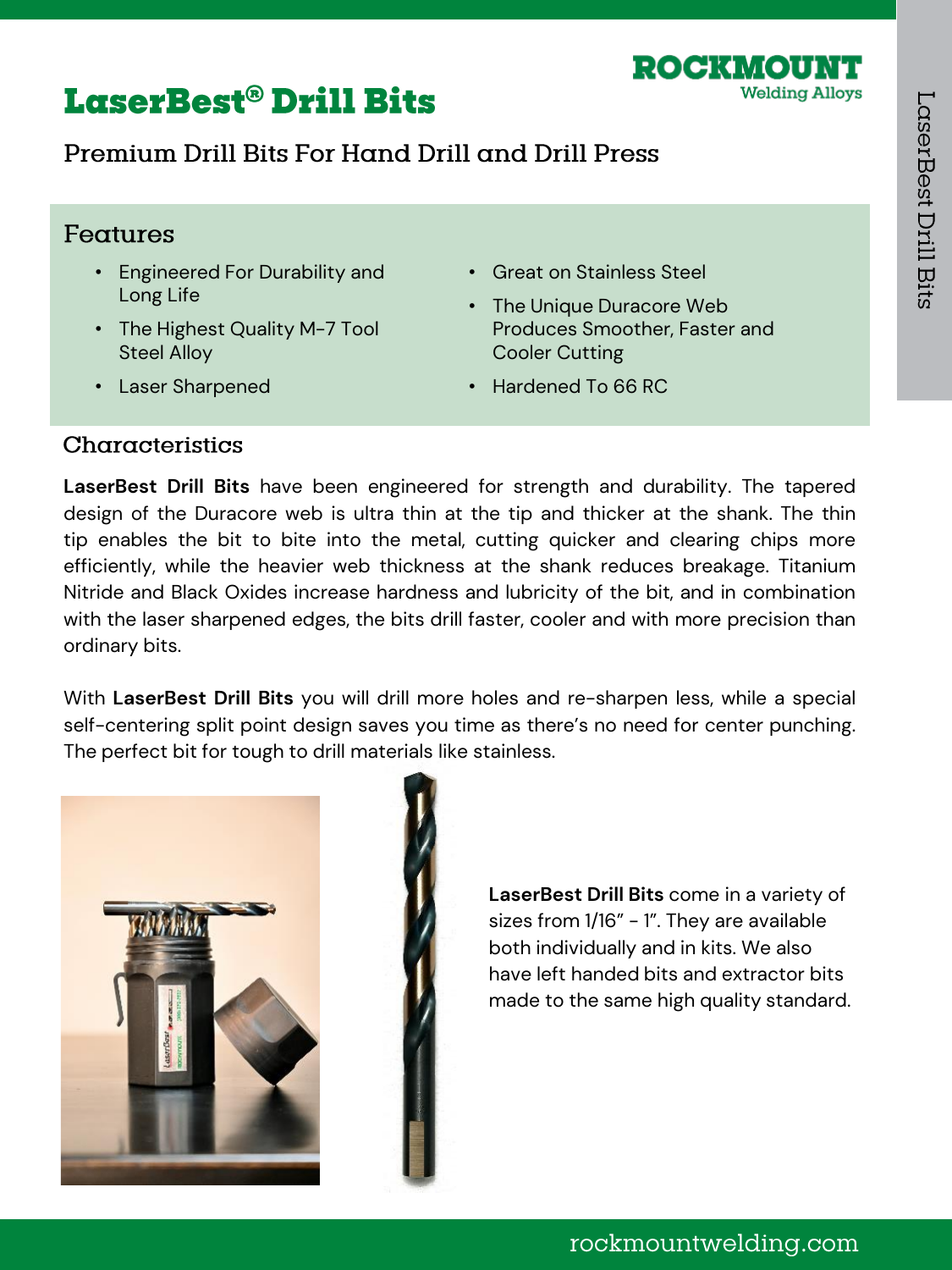ROCKMOUN

**Welding Alloys** 

# **LaserBest® Drill Bits**

## Premium Drill Bits For Hand Drill and Drill Press

Rockmount offers a variety of different **LaserBest Drill Bit** kits:

| Part # | <b>Kit</b>                                 | <b>Composition</b>                                                         |
|--------|--------------------------------------------|----------------------------------------------------------------------------|
| 90541  | Bit Buddy Kit (29pc)<br>- pictured below - | $1/16'' - 1/2''$ Sizes<br>Impact resistant plastic case with screw-on top. |
| 90542  | Drill Drawer Kit (29pc)                    | $1/16'' - 1/2''$ Sizes<br>In three drawer, 29 slot metal cabinet.          |
| 90540  | Index Set (29pc)                           | $1/16'' - 1/2''$ Sizes<br>In traditional metal index case.                 |
| 90535  | Small Index Set (13pc)                     | $1/16'' - 1/4''$ Sizes<br>In traditional metal index case.                 |
| 90558  | Large Index Set (8pc)                      | $9/16" - 1"$ Sizes<br>In traditional metal index case.                     |
| 90557  | Large Index Set (4pc)                      | $9/16" - 1"$ Sizes<br>In traditional metal index case.                     |



## The Bit Buddy Kit

The Buddy Kit includes 29 drill bits in sizes ranging from 1/16" to 1/2". The kit comes in a tough impact and water resistant plastic case, with a belt clip and screw on lid. The bits will be kept safe and will be easy to access for years to come.

# LaserBest® Cutting Fluid

### Drilling and Cutting Lubricant

All lubricants are not created equal. Our **LaserBest Cutting Fluid** is designed specifically to increase the life span of your LaserBest drill bits. **LaserBest Cutting Fluid** foams up to keep it where it needs to be, so you will use less fluid and get more lubrication.

Ideal for all metal working applications where effective lubrication is required..